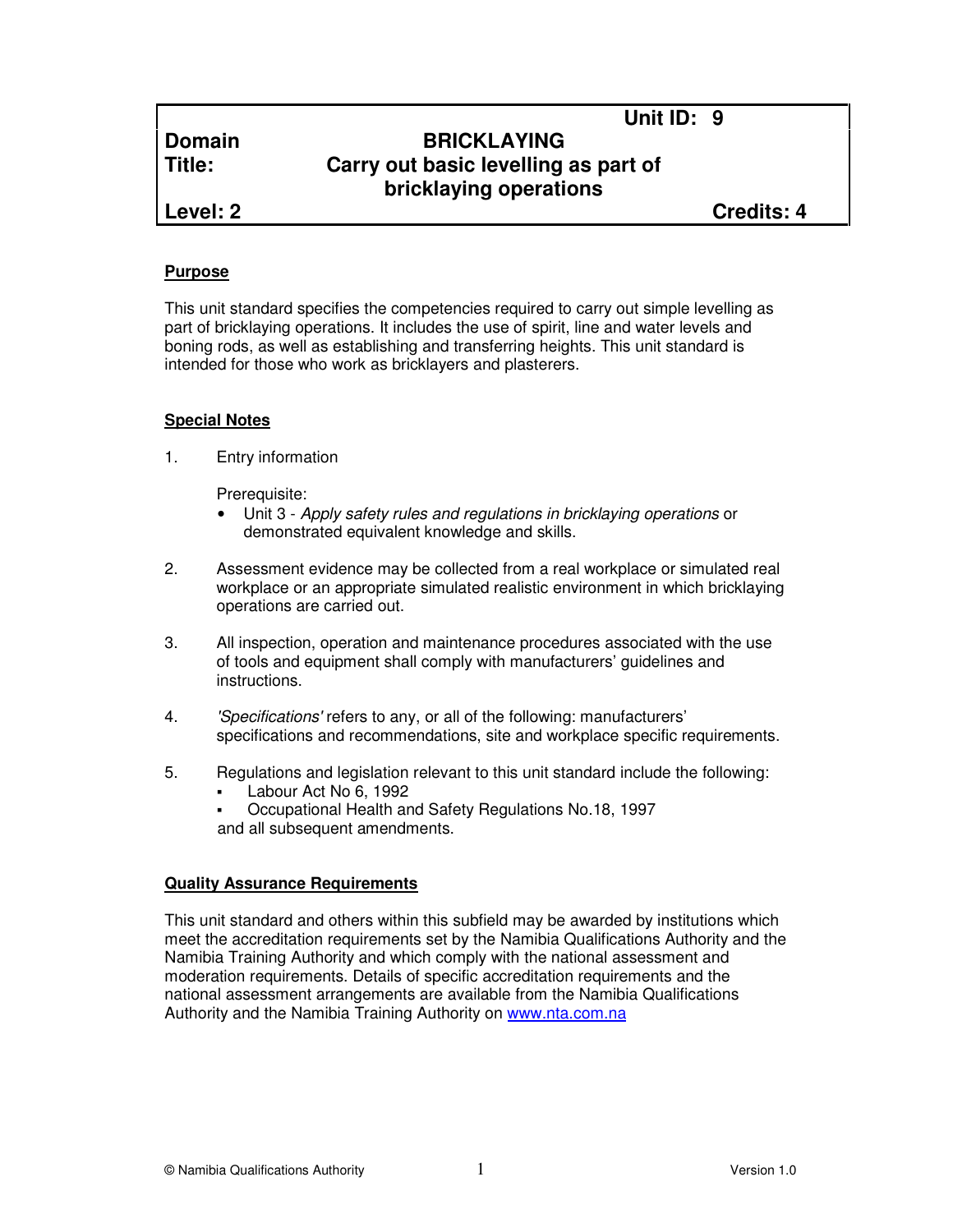# **Elements and Performance Criteria**

### **Element 1: Plan and prepare for work**

#### **Range**

Planning and preparation is to include but is not limited to worksite inspection, equipment defect identification, assessment of conditions and hazards and determination of work requirements.

### **Performance Criteria**

- 1.1 Work instructions, including plans, specifications, quality requirements and operational details are obtained, confirmed and applied.
- 1.2 Safety requirements are followed in accordance with safety plans and policies.
- 1.3 Sign and barricade requirements are identified and adhered to.
- 1.4 Level devices and other tools and equipment selected to carry out tasks that are consistent with the requirements of the job, checked for serviceability and any faults are rectified or reported prior to commencement.
- 1.5 Material quantity requirements are calculated in accordance with plans and specifications.
- 1.6 Materials appropriate to the work application are identified, obtained, prepared, safely handled and located ready for use.
- 1.7 Environmental protection requirements are identified and applied in line with environmental plans and regulatory obligations.

# **Element 2: Use levelling devices**

#### **Range**

Levelling devices include but are not limited to spirit level, line level, water level and boning rods.

Evidence of the use of all listed levelling devices is required for assessment purposes.

# **Performance Criteria**

- 2.1 Levelling devices are tested in accordance with manufacturers' instructions.
- 2.2 Levelling devices are correctly used in accordance with standard operating procedures and manufacturers' guidelines.
- 2.3 Levels and heights are transferred to required location and marked and/or recorded according to job requirements as specified in sketches and drawings.
- 2.4 Results of levelling procedure are documented to organisational requirements.